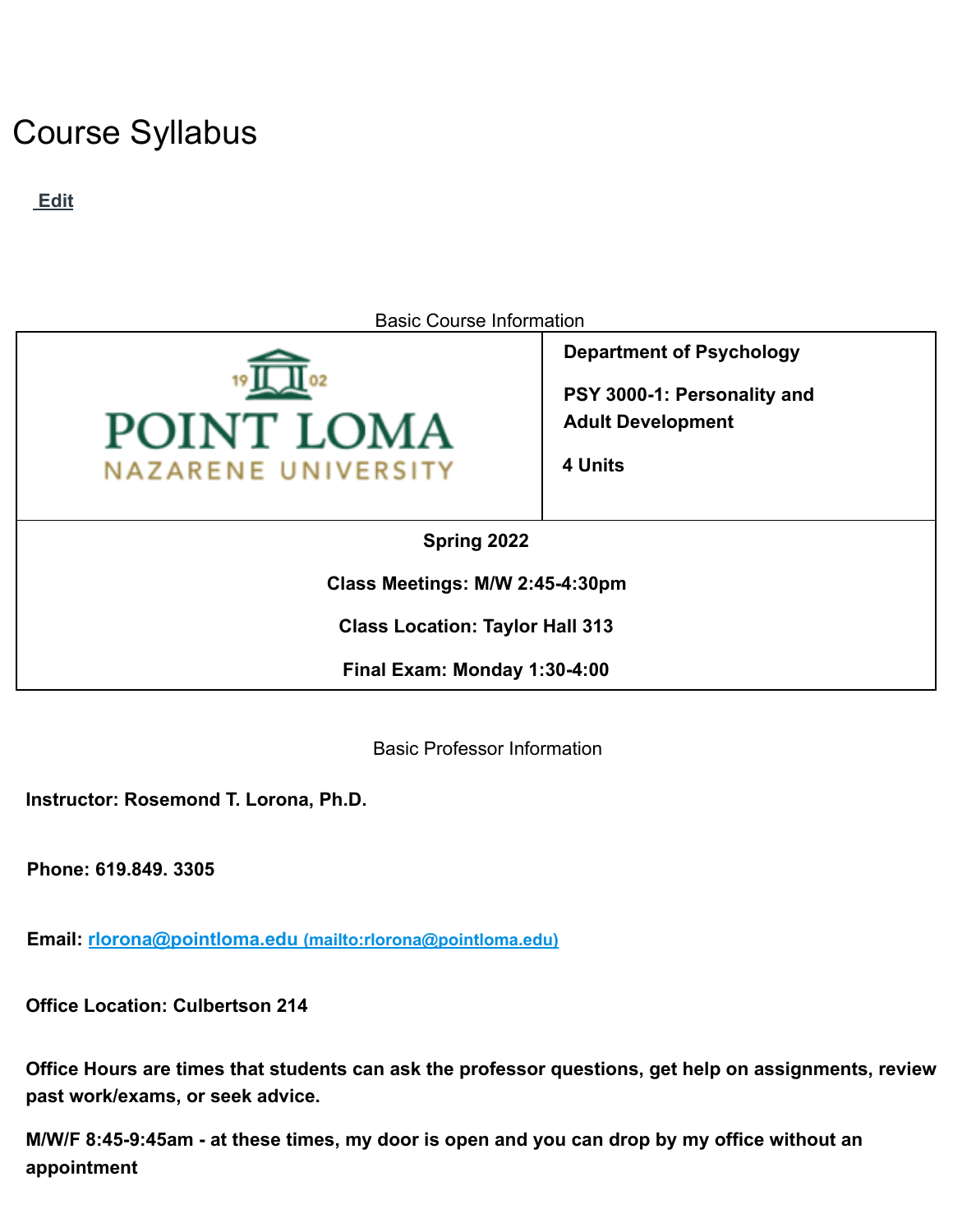**You can also schedule an appointment for in-person or Zoom office hours: https://calendar.google.com/calendar/u/0/selfsched? sstoken=UUZENFhVN29pR1BzfGRlZmF1bHR8ZTQ2NWNhMmVlYTkzYzU2NDQyZmI1ZTcxN2JhZDAwNT (https://calendar.google.com/calendar/u/0/selfsched? sstoken=UUZENFhVN29pR1BzfGRlZmF1bHR8ZTQ2NWNhMmVlYTkzYzU2NDQyZmI1ZTcxN2JhZDAwNTE) sstoken UUZENFhVN29pR1BzfGRlZmF1bHR8ZTQ2NWNhMmVlYTkzYzU2NDQyZmI1ZTcxN2JhZDAw NTE)**

TA: Sabrina Deulofeu **smdeulofeu0018@pointloma.edu (mailto:smdeulofeu0018@pointloma.edu)**

TA office hours: Wednesdays 1:30-2:30pm, drop in using **this Zoom link (https://pointloma.zoom.us/j/94399113806)** (no appointment necessary)

## **PLNU Mission**

## **To Teach ~ To Shape ~ To Send**

Point Loma Nazarene University exists to provide higher education in a vital Christian community where minds are engaged and challenged, character is modeled and formed, and service is an expression of faith. Being of Wesleyan heritage, we strive to be a learning community where grace is foundational, truth is pursued, and holiness is a way of life.

# **COURSE DESCRIPTION**

Catalog: "An introductory survey of classic theories and contemporary empirical research in the psychology of personality and adult development. Emphasis is placed on the importance of developing a capacity for critical evaluation."

Human behavior and the inner workings of the mind are vast, complex puzzles. People in the field of psychology seek to understand and piece together these puzzles using a variety of tools and theories. This course will provide an in-depth examination of the theories of human personality and how people develop in adulthood. We will discuss a variety of topics, including measurement of personality; trait, biological, psychoanalytic, cognitive, social, and humanistic theories of personality; and progress and challenges of specific life stages. You will also have the opportunity to read recent research in the field and apply personality to contexts, including (but not limited to) the workplace, personal relationships, and clinical work. I hope your learning in this class will further your personal and professional goals!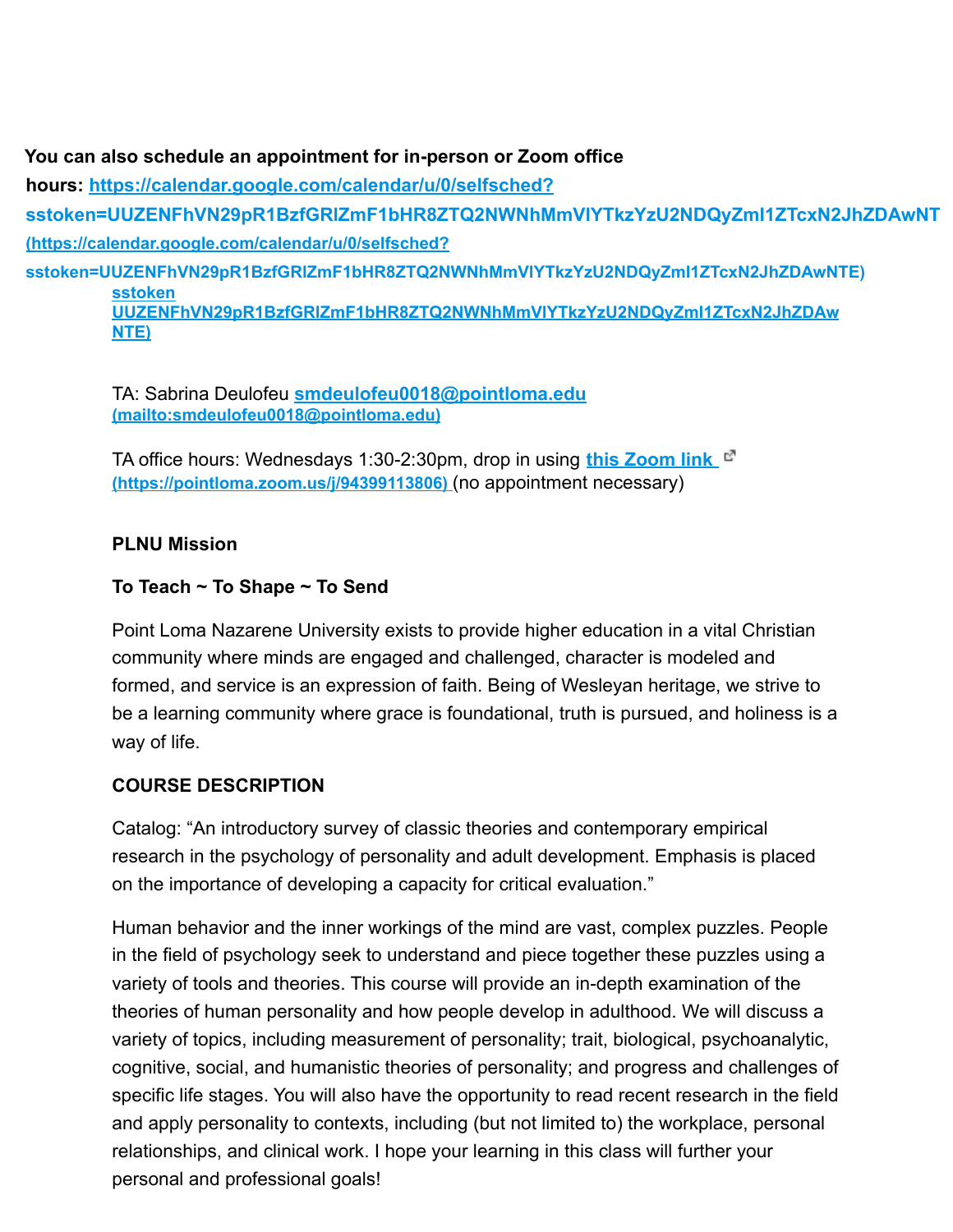# **COURSE LEARNING OUTCOMES**

1. Understand, compare, and evaluate various personality theories/perspectives.

2. Identify major stages of adult development and discuss the personality, social, cognitive, and physical changes in each.

3. Critically evaluate and discuss empirical methods and findings in personality psychology. 4. Reflect on personal applications of personality and development, and effectively communicate these ideas verbally and through writing.

# **REQUIRED TEXT**

th

The Personality Puzzle (8 Ed) by David C. Funder.

Hardcover ISBN: 978-0-393-42178-1; Paperback ISBN: 978-0-393-42180-4

Additional readings will be posted on Canvas.

# **REQUIRED TECHNOLOGY**

Learning Demonstrations and Assignments will be submitted through Canvas, so each student will need access to a computer.

# **COURSE CREDIT HOUR INFORMATION**

In the interest of providing sufficient time to accomplish the stated Course Learning Outcomes, this class meets the PLNU credit hour policy for a 4 unit class delivered over 15 weeks. It is anticipated that students will spend a minimum of 37.5 participation hours per credit hour on their coursework. For this course, students will spend an estimated 150 total hours meeting the course learning outcomes. The time estimations are provided in the Canvas modules. Dedicating adequate time to your learning will help you succeed and is especially important if you want an A in the course. Think of it as: hours spent --> points earned. Specific details about how the class meets the credit hour requirement can be provided upon request.

## **STATE AUTHORIZATION**

State authorization is a formal determination by a state that Point Loma Nazarene University is approved to conduct activities regulated by that state. In certain states outside California, Point Loma Nazarene University is not authorized to enroll online (distance education) students. If a student moves to another state after admission to the program and/or enrollment in an online course, continuation within the program and/or course will depend on whether Point Loma Nazarene University is authorized to offer distance education courses in that state. It is the student's responsibility to notify the institution of any change in his or her physical location. Refer to the map on [State Authorization](https://www.pointloma.edu/offices/office-institutional-effectiveness-research/disclosures) to view which states allow online (distance education) outside of California.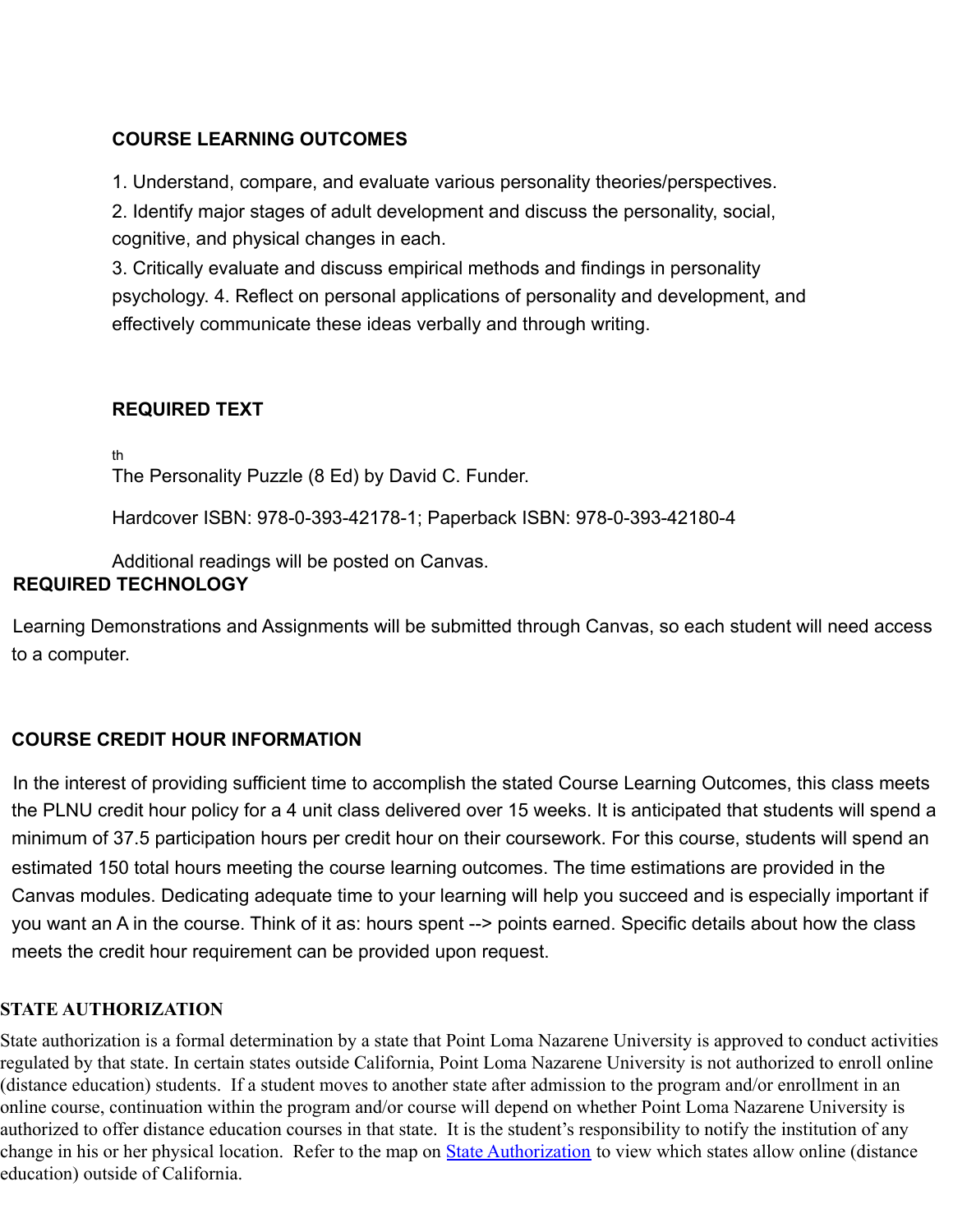## **COURSE ASSIGNMENTS**

*Article Discussion (15% of final grade):* Throughout the course, there will be thought-provoking empirical articles assigned. You will need to closely read the article and provide a written response. You will write two thoughtful discussion questions and a thoughtful response to each. This portion of the assignment will serve as a jumping off point for group discussion in class. More specific instructions and a rubric are in the Canvas assignment.

*Development Critical Thinking Questions (20% of final grade).* To learn more about stages of development and the personality, social, cognitive, and physical changes that occur in those stages, outside readings and/or videos will be assigned throughout the semester. Students will submit written responses to questions that require critical evaluation and application. These will be completed outside of class time, but this information could appear on learning demonstrations. More information is in the Canvas modules.

*Reflections, Connections, Questions, and Examples (5% of final grade).* Over the semester, you will compile and submit 12 total writing responses, or entries. Each entry will address a writing prompt provided in class. Prompts will vary to provide opportunities for your own reflections, connections between concepts, questions, and examples. A writing prompt will be provided at least once each week, but you only need to turn in 12 of your choice. You should write out the date, the specific prompt, and a thoughtful response that is at least 1 paragraph long. Entries will be graded as credit/no credit, as this assignment is primarily for personal benefit and accountability for participation/course engagement.

*Midterm Learning Demonstrations (25% final grade):* The midterms will consist of multiple choice questions that will require not only recognition of concepts, but comparisons, evaluations, and applications of concepts. Learning demonstrations will emphasize material that we talked about in class and was addressed in lectures, but to earn an A, you will need to also study the assigned readings.

*Final Paper (15% of final grade***).** For this assignment, you will reflect on what you know about your self in terms of personality and aging. You should discuss personal applications of specific concepts discussed in this course. More detailed instructions can be found in the Canvas assignment.

*Final Learning Demonstration (20% final grade):* For your final learning demonstration, you will respond to questions that will require cumulative knowledge of personality psychology and adult development.

## **ASSESSMENT AND GRADING**

Student grades will be posted in the Canvas grade book. It is important to read the comments posted in the grade book as these comments are intended to help students improve their work. Final grades will be posted within one week of the end of the class. Grades will be weighted as listed above and determined based on the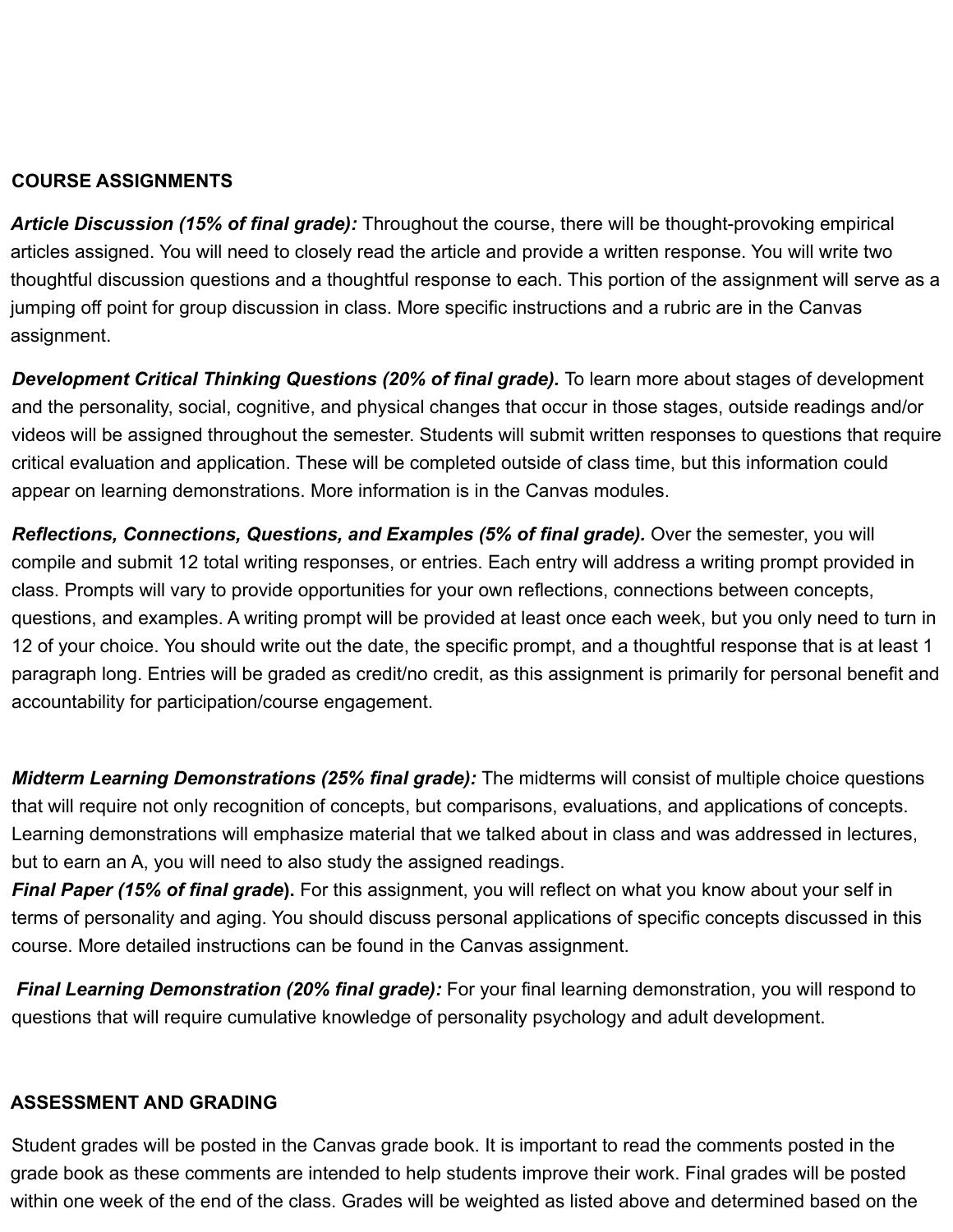following:

 $A = 93 - 100\%$ 

 $A = 90 - 92.9%$ 

 $B+ = 88-89.9%$ 

 $B = 84 - 87.9%$ 

 $B = 80 - 83.9%$ 

 $C_{+}$  = 77-79.9%

 $C = 70 - 76.9%$ 

 $C - 65 - 69.9%$ 

 $D+ = 62-64.9%$ 

 $D = 55 - 61.9\%$ 

 $D = 50 - 54.9%$ 

 $F = 49.9%$  or less

#### **COURSE POLICIES AND EXPECTATIONS**

#### **General and Attendance**

Any changes to the syllabus (including course expectations and assignments) will be announced in class and/or as a Canvas announcement. Students are responsible for actively monitoring Canvas updates.

Students are responsible for all content/material that is found within the Canvas course. Regular and punctual attendance at all class sessions is considered essential to optimum academic achievement. Attendance will be taken at the beginning of class. If you are more than 15 minutes late to class, you will be counted absent. If you leave class early, you will be counted absent unless you notify me before class begins If the student is absent for more than 10 percent of class sessions the faculty member

eore cass egns. e suen s asen or more an percen o cass sessons, e acuy memer will issue a written warning of de-enrollment. If the absences exceed 20 percent, the student may be de enrolled without notice until the university drop date or, after that date, receive the appropriate grade for their work and participation. See **Academic**

**Policies (https://catalog.pointloma.edu/content.php?**

**catoid=46&navoid=2650#Class\_Attendance)** in the Undergraduate Academic Catalog. If absences exceed these limits but are due to university excused health issues, an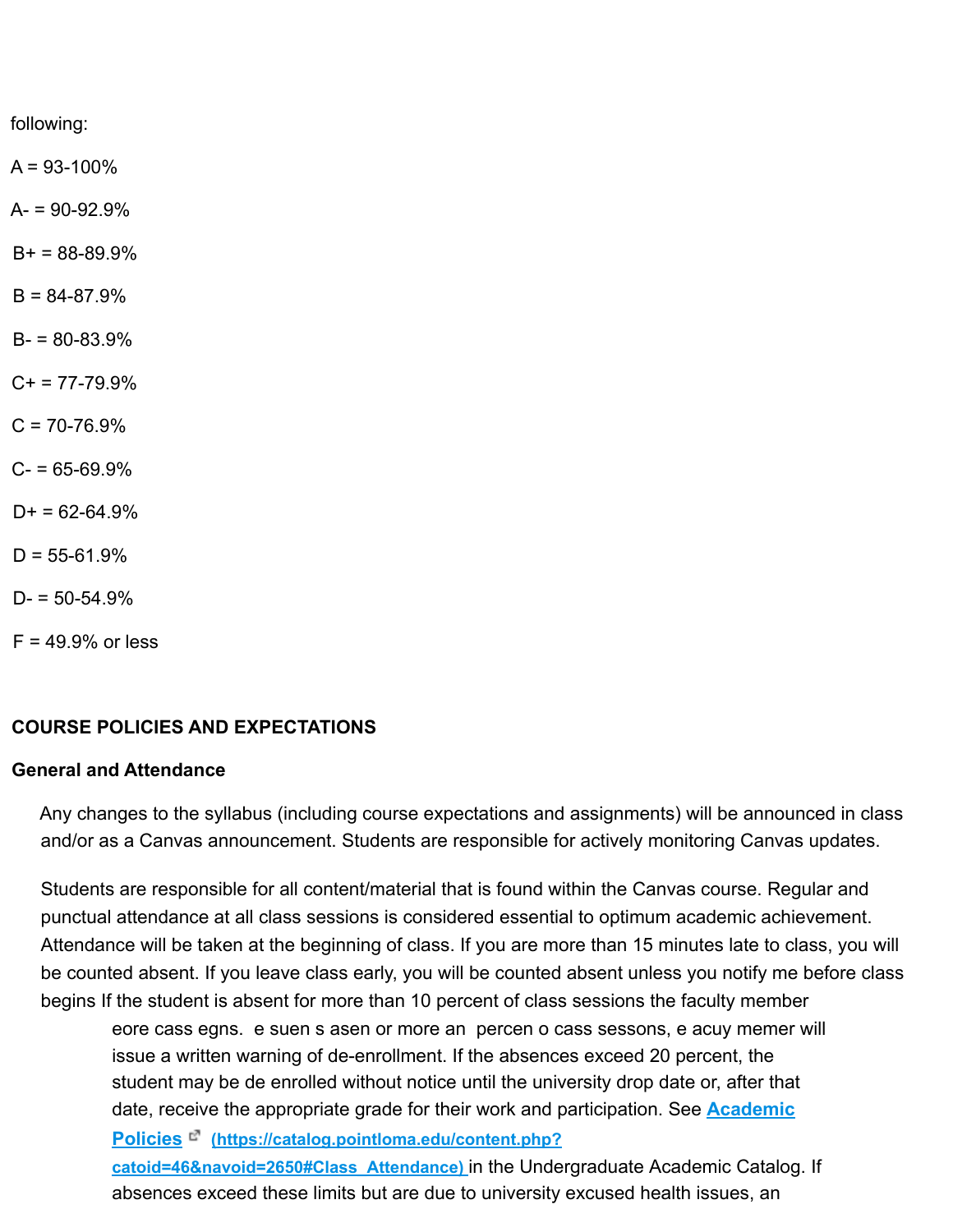exception will be granted. Out of respect and care for one another, please do not attend class if you are feeling ill in any way. You will not miss points for being absent (just follow overall attendance policy above). Additionally, we will be wearing masks according to the university policies.

If you miss class, you are responsible for obtaining [from a classmate] lecture material, class exercises, and all in-class announcements AND submit any assignments on time, if applicable.

As long as we are meeting in-person, I will not be recording lectures to post online. I strongly encourage students to get vaccinated and stay vigilant about COVID to avoid missing class due to illness.

There is no extra credit. The assignments and learning demonstrations are meaningful opportunities to show how much you have learned and how much time you are dedicating to learning the material.

# **Submitting Assignments**

All due dates are posted in advance on Canvas. You may submit assignments early. Late work is accepted for 10 days, including weekend days, after the original due date. Canvas will automatically deduct 10% from the grade for each late day. For example, an assignment submitted 3 days late can earn up to 70% of the available points. End-of-semester assignments may not be submitted late after the final exam (to accommodate faculty grading deadlines). Note that work submitted late may also be graded later. One freebee – students can exchange their no-questions-asked freebee for a one-week extension on one deadline (Does not apply to learning demonstrations. Does not allow students to submit end-of-semester assignments after the final exam). To use your freebee, submit your late work on Canvas and include a submission comment saying that you are using the freebee. Freebee can be used at any point in the semester, but cannot be used retroactively.

Assignments are individual work; you are expected to complete the work on your own. Work submitted on Canvas must be in .doc, .docx, or .pdf file types only. The student is responsible for making sure Canvas files work and go through Turnitin. Files that do not open, are in the wrong file type, and/or can't go through Turnitin will be considered late until the problem is rectified.

# **Learning Demonstration (LD) Information**

LDs may consist of multiple choice, fill-in-the-blank, and/or short answer questions. You may be required to interpret and apply information based on assigned readings, lectures, and learning activities. All LDs require cumulative knowledge. You will be tested on the current unit and previous units. LDs will be taken during in-person class using Canvas. On test day, each student must bring an electronic device to take their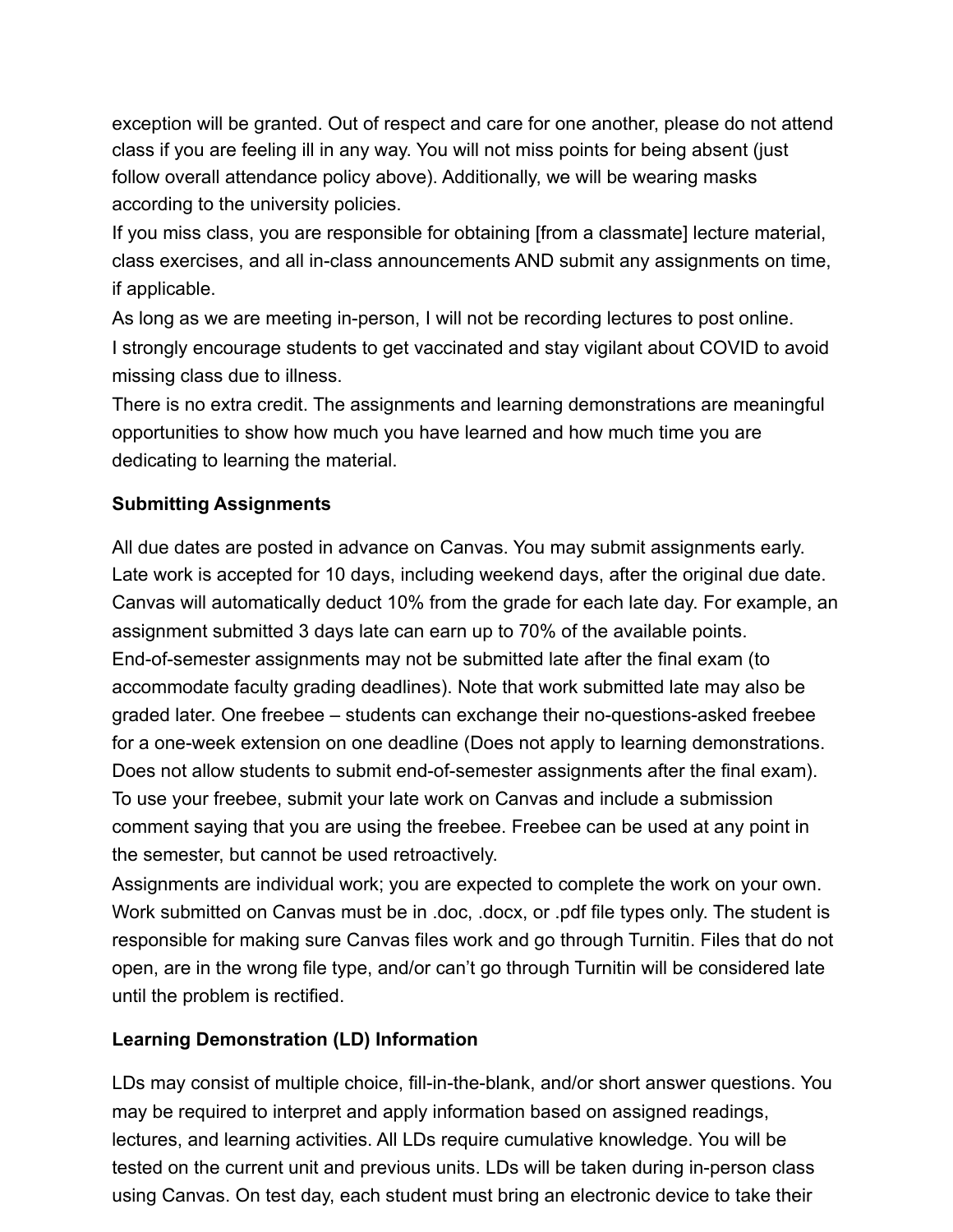LD (laptop recommended; phone or tablet is NOT recommended). The LD is not open internet or open-book. You may bring one 3"x 5" index card with any notes on it to use. A make-up midterm LD is available in cases of documentable emergency or illness or if the student provides at least 2 weeks' notice of a non-emergency absence. The make-up LD must be taken within 2 weeks of the original test date and it is up to the student to contact the professor to schedule a time to take the LD in a proctored setting Each student may not have more than one make-up midterm LD per semester There is no

procore seng. ac suen may no ave more an one mae up merm per semeser. ere s no option to re-take a LD that was previously attempted.

The final LD cannot be dropped or missed for any reason. Successful completion of this course requires the on-time completion of the Final LD (final exam) on Monday 5/2 from 1:30-4pm.

**About Contacting Me.** I welcome your questions (about class or otherwise) and would enjoy hearing from you throughout the semester. Do not hesitate to email me or take advantage of office hours. I will give prompt email replies during the day Monday - Friday. It is not guaranteed that I will read emails in the evenings and weekends, so please do not leave important questions for the last minute!

## **PLNU COPYRIGHT POLICY**

Point Loma Nazarene University, as a non-profit educational institution, is entitled by law to use materials protected by the US Copyright Act for classroom education. Any use of those materials outside the class may violate the law.

## **PLNU ACADEMIC HONESTY POLICY**

Students should demonstrate academic honesty by doing original work and by giving appropriate credit to the ideas of others. Academic dishonesty is the act of presenting information, ideas, and/or concepts as one's own when in reality they are the results of another person's creativity and effort. Academic dishonesty also includes such acts as cheating, fabrication of information, misrepresentations, having unauthorized possession of exams or acquiring/providing information about exams to offer/get an advantage. Academic dishonesty may lead to a zero for that assignment or examination and/or an F for the course. Faculty should follow and students may appeal using the procedure in the university Catalog. See **Academic Policies**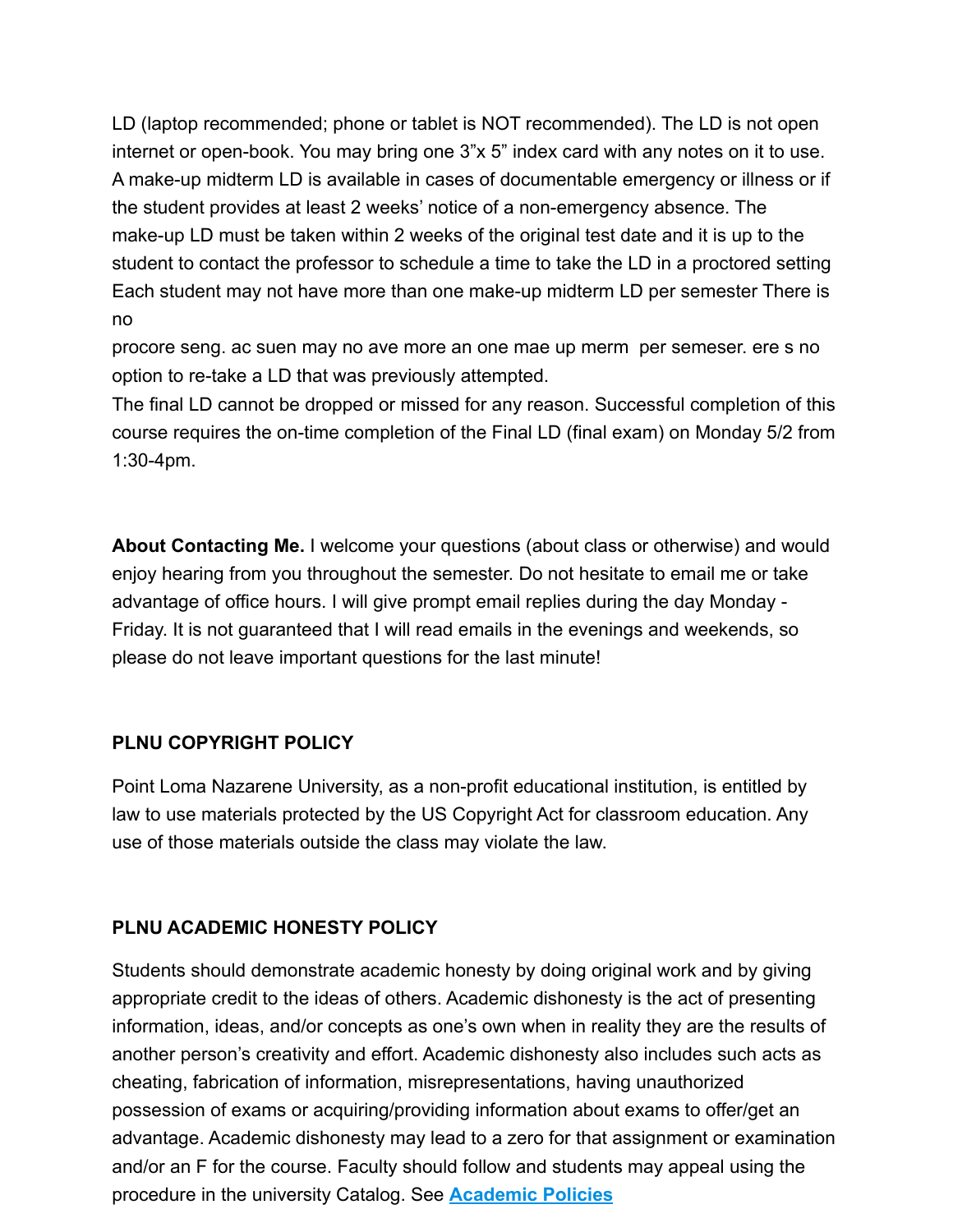**(https://catalog.pointloma.edu/content.php?catoid=52&navoid=2919)** for definitions of kinds of academic dishonesty and for further information.

## **PLNU ACADEMIC ACCOMMODATIONS POLICY**

PLNU is committed to providing equal opportunity for participation in all its programs, services, and activities. Students with disabilities may request course-related accommodations by contacting the Educational Access Center (EAC), located in the Bond Academic Center (EAC@pointloma.edu or 619-849-2486). Once a student's eligibility for an accommodation has been determined, the EAC will issue an academic accommodation plan ("AP") to all faculty who teach courses in which the student is enrolled each semester. PLNU highly recommends that students speak with their professors during the first two weeks of each semester/term about

the implementation of their AP in that particular course and/or if they do not wish to utilize some or all of the elements of their AP in that course. Students who need accommodations for a disability should contact the EAC as early as possible (i.e., ideally before the beginning of the semester) to assure appropriate accommodations can be provided. It is the student's responsibility to make the first contact with the EAC.

#### **SPIRITUAL CARE**

Please be aware PLNU strives to be a place where you grow as whole persons. To this end, we provide resources for our students to encounter God and grow in their Christian faith.

If students have questions, a desire to meet with the chaplain or have prayer requests you can contact the **Office of Spiritual Development (https://www.pointloma.edu/offices/spiritual-development)**

## **USE OF TECHNOLOGY**

In order to be successful in the online environment, you'll need to meet the minimum technology and system requirements; please refer to the *Technology and System Requirements* **(https://help.pointloma.edu/TDClient/1808/Portal/KB/ArticleDet?ID=108349)** information. Additionally, students are required to have headphone speakers compatible with their computer available to use. If a student is in need of technological resources please contact **student-tech-request@pointloma.edu (mailto:student-tech request@pointloma.edu)** .

Problems with technology do not relieve you of the responsibility of participating, turning in your assignments, or completing your class work.

#### **TITLE IX OFFICE**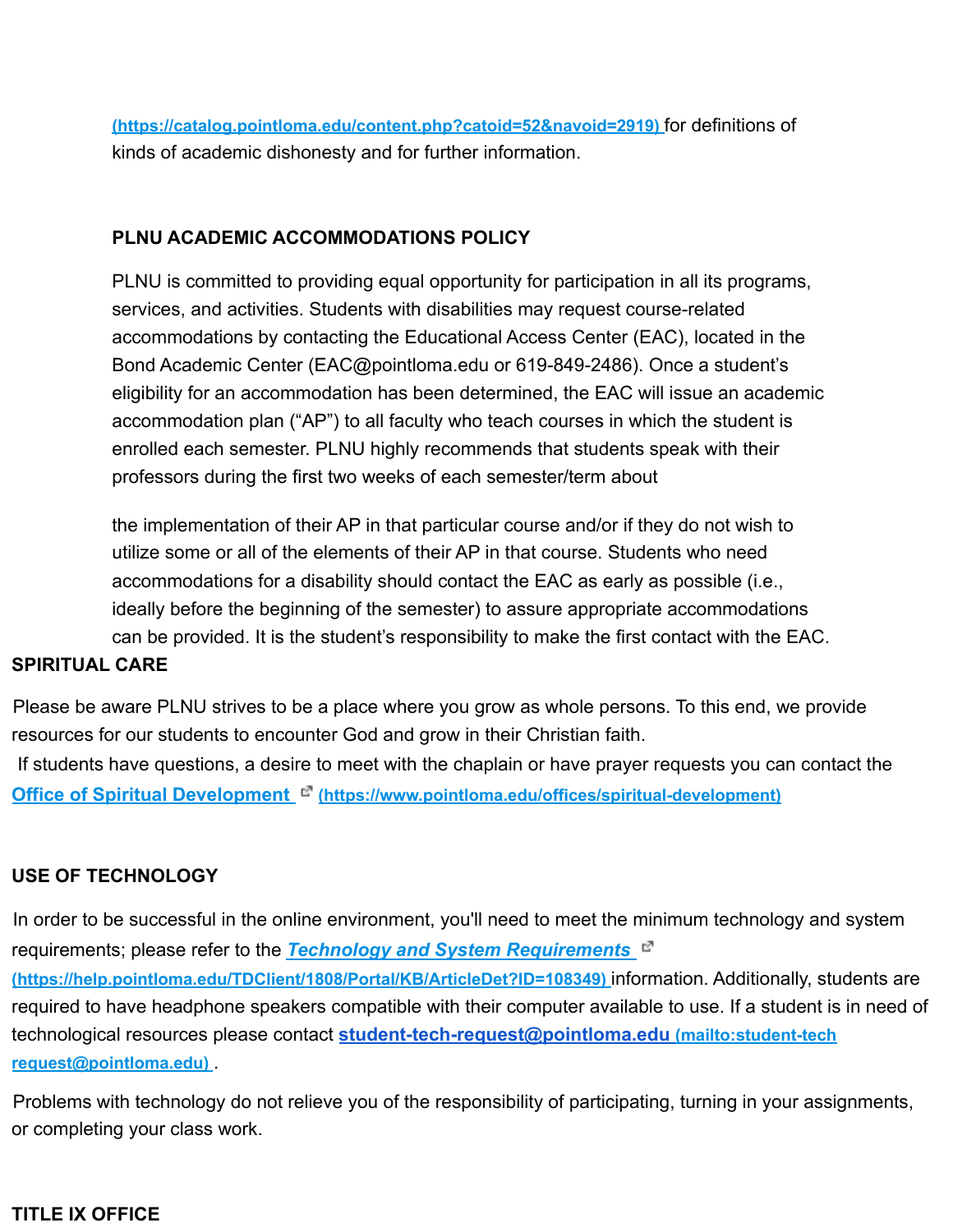If you or someone you know would like help related to an experience of sexual violence including sexual assault, harassment, domestic violence, dating violence, stalking or other type of non-consensual sexual conduct, please contact the Title IX Coordinator at PLNU, Danielle Brown Friberg (619-849-2313). Reporting is also available on the Title IX website. The Title IX office understands the sensitive nature of these situations and can provide information about available on- and off-campus resources. Staff members at the office will also explain your rights and the judicial process options, if you choose to file a complaint. If you or someone you know feels unsafe or may be in imminent danger, please call the PLNU Department of Public Safety (619-849-2525) or local police department (9-1-1) immediately.

## **STUDENT SUCCESS AND WELLNESS**

If you or someone you know would like help related to a physical or mental health problem, (e.g., depression, anxiety, difficulty focusing on school or managing daily needs, grief, trauma resolution, sleep or eating changes, etc.), and/or would like academic assistance, please contact the appropriate office using the following information.

Counseling Services 619-849-2574; **sdwellnesscenter@pointloma.edu (mailto:sdwellnesscenter@pointloma.edu)** Educational Access Center 619-849-2533; **eac@pointloma.edu (mailto:eac@pointloma.edu)** Medical Services 619-849-2280; **sdwellnesscenter@pointloma.edu (mailto:sdwellnesscenter@pointloma edu) (mailto:sdwellnesscenter@pointloma.edu)** Tutorial Services 619-849-2953; **tutorialservices@pointloma.edu**

**(mailto:tutorialservices@pointloma.edu)**

# **SCHEDULE**

Course Schedule

Introductions, Big Ideas of Personality; Ch. 1

**Week 1**: Jan. 11-14

(Class on Tues. and Wed.)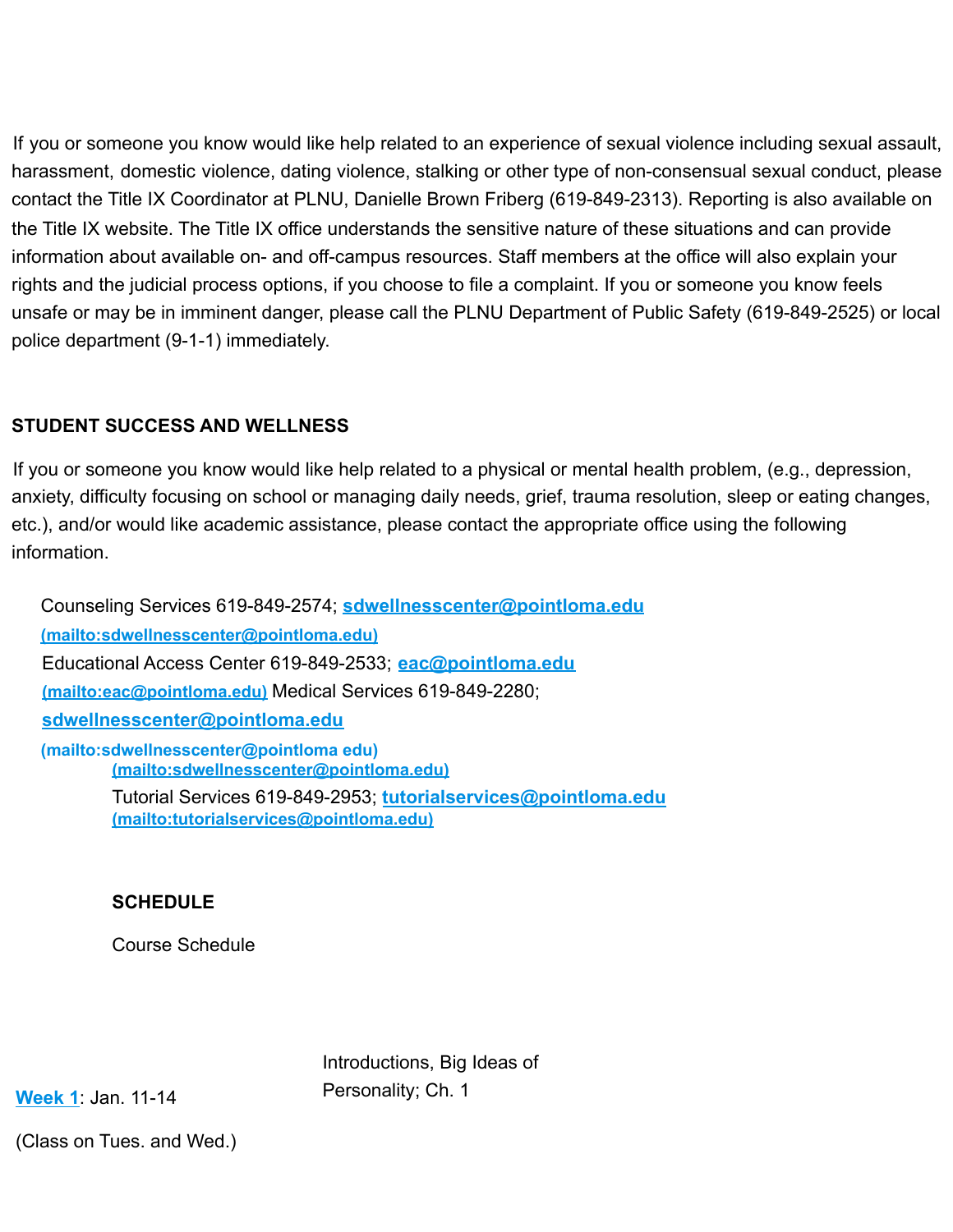| <b>Week 2: Jan. 15-21</b><br>No Monday Class (MLK Day) | Methods of Studying Personality; Ch.<br>2                |                                                                                                   |
|--------------------------------------------------------|----------------------------------------------------------|---------------------------------------------------------------------------------------------------|
|                                                        |                                                          |                                                                                                   |
| <b>Week 3</b> Jan. 22-28                               | Personality Assessment; Ch. 3                            |                                                                                                   |
| Week 4 Jan. 29-Feb 4                                   | Persons and Situations; Ch. 4                            | <b>Gotz et al. (2021)</b><br><b>Discussion (Wednesday)</b>                                        |
| <b>Week 5: Feb. 5 - 11</b>                             | <b>Review</b><br>Trait Approaches; Ch 6                  | <b>Midterm Learning</b><br><b>Demonstration 1 (Monday)</b>                                        |
| Week 6: Feb. 12 - 18                                   | Trait Approaches; Ch. 6                                  | <b>Major Stages of Adulthood</b><br><b>Module and Critical</b><br><b>Thinking (Friday)</b>        |
| <b>Week 7: Feb. 19 - 25</b>                            | Personality Stability, Development,<br>and Change; Ch. 7 |                                                                                                   |
| <b>Week 8: Feb. 26 - March 4</b>                       | Anatomy and Physiology of<br>Personality; Ch. 8          | <b>Physical Development in</b><br><b>Adulthood Module</b><br>(Friday) Writing Entries<br>(Friday) |
|                                                        |                                                          |                                                                                                   |

Spring Break

| <b>Opiniy Divan</b>          |                                    |                                                               |
|------------------------------|------------------------------------|---------------------------------------------------------------|
| <b>Week 9: March 12 - 18</b> | <b>Genetic and Evolutionary</b>    | <b>Brown et al. (2020)</b>                                    |
|                              | Perspectives of Personality; Ch. 9 | <b>Discussion (Monday)</b>                                    |
|                              |                                    | <b>Midterm Learning</b><br><b>Demonstration 2 (Wednesday)</b> |
|                              |                                    |                                                               |